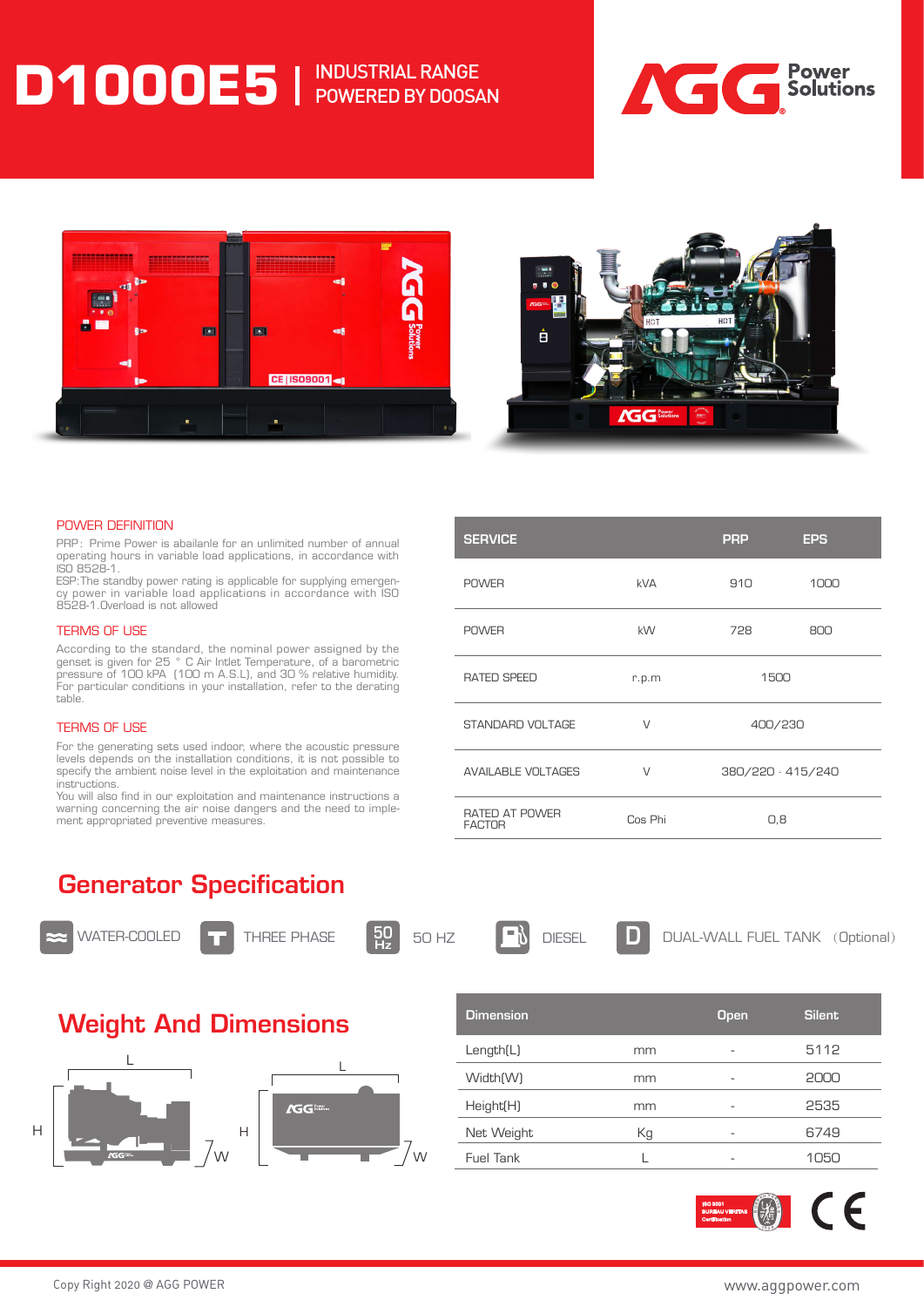# **D1000E5**



## Engine Specifications

**General Engine Data** 

| <b>General Engine Data</b>          |    |                 |
|-------------------------------------|----|-----------------|
| Engine brand                        |    | <b>DOOSAN</b>   |
| Engine ref.                         |    | <b>DP222CC</b>  |
| Engine type                         |    | 4-stroke diesel |
| Governor type                       |    | ECU             |
| Injection                           |    | <b>Direct</b>   |
| Aspiration                          |    | TI              |
| Number of cylinders and arrangement |    | 12-V            |
| Bore and stroke                     | mm | 128*142         |
| Displacement                        | L  | 21.9            |
| Cooling system                      |    | Water-cooled    |

| 0.5%-1% of<br>Lube oil consumption with full load |      | fuel consumption |
|---------------------------------------------------|------|------------------|
| <b>Compression Ratio</b>                          |      | 14.6:1           |
| Engine oil capacity                               | L    | 75               |
| Total coolant capacity                            | L    | 66               |
| Air Filter                                        | Type | Dry              |
| Fuel                                              |      |                  |
| Consumption @ 100% load ESP                       | L/H  | 213.0            |
| Consumption @ 100% load PRP                       | L/H  | 192.0            |
| Consumption $@$ 75% load PRP                      | L/H  | 162.0            |
| Consumption @ 50% load PRP                        | L/H  | 110.0            |

- Diesel engine **Dry air filter**
- 4-stroke cycle
- Water-cooled
- 24V electrical system
- Water separator filter
- 
- Radiator with pusher fan
- Controlled by ECU
- Hot parts protection
- Moving parts protection
- Water jacked heater (Optional)
- Radiator water level sensor (Optional)
- Oil heater (Optional)
- Heavy duty air filter (Optional)

### Alternator Specifications

| <b>Alternator Specifications</b> |                                |
|----------------------------------|--------------------------------|
| Excitation system                | Self-excited, brushless        |
| Voltage regulator                | AVR (Electronic)               |
| No. of bearings                  | Single bearing                 |
| Coupling system                  | Flexible disc                  |
| Coating type                     | Standard (Vacuum impregnation) |

Alternator Specifications

Self-excited and self-regulated

Number of phase 3

Power factor (Cos Phi) 0.8

Poles **4** 

Winding Connections (standard) Star-serie Insulation **H** class

Enclosure(according IEC-34-5) IP23

- IP23 protection
- 
- Alternator pre-heater (Optional)
- Winding temp. measuring instrument (Optional)
- H class insulation PMG/AREP/MAUX (Optional)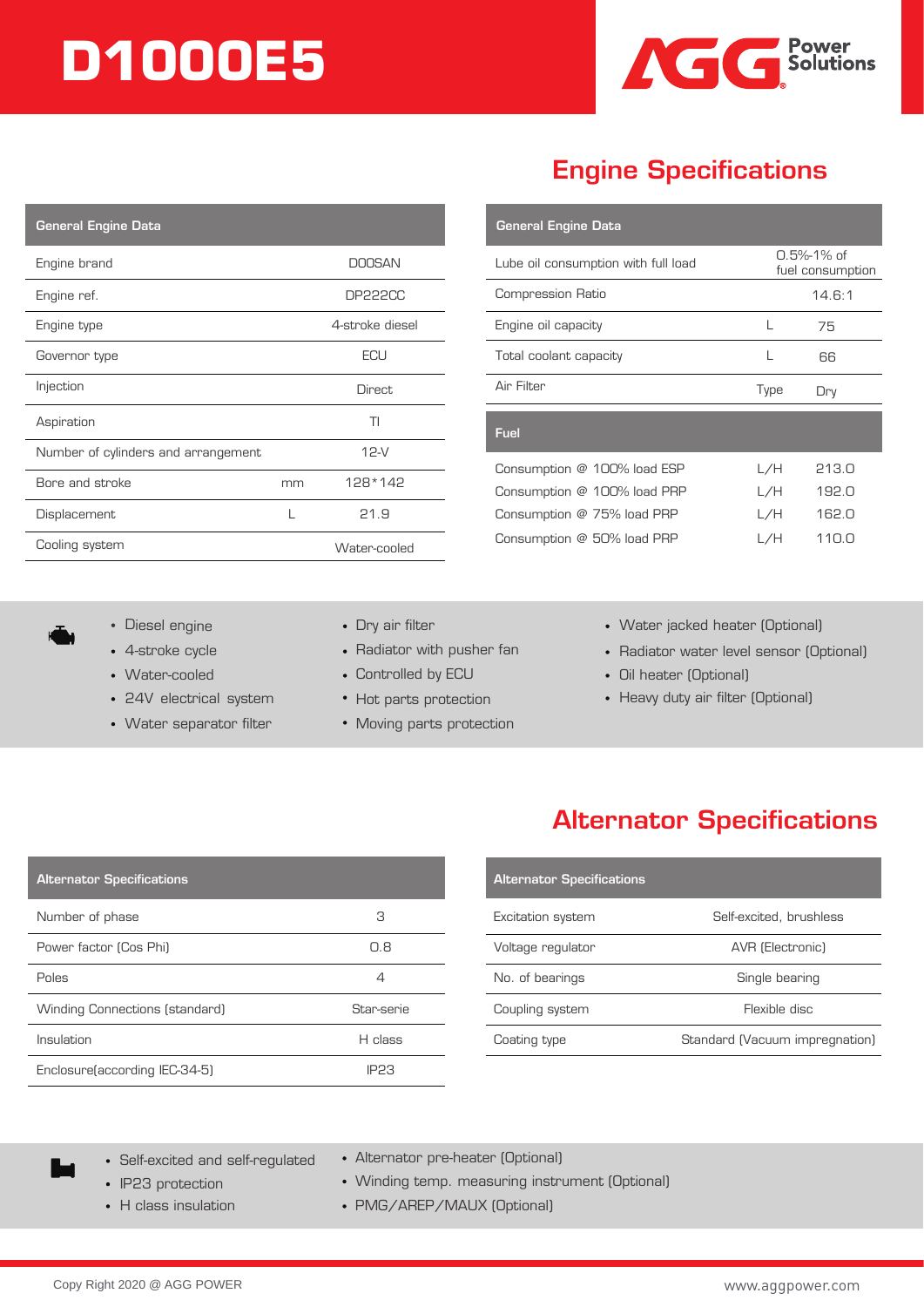# **D1000E5**



## Application Data

| <b>Fuel system</b>                   |          |
|--------------------------------------|----------|
| Fuel oil specifications              | Diesel   |
| Standard fuel tank capacity (Open)   |          |
| Standard fuel tank capacity (Silent) | ۱ اط( ۱۲ |

| <b>Exhaust system</b>         |     |      |
|-------------------------------|-----|------|
| Maximum exhaust temperature   | °C. | 575  |
| Exhaust gas flow              | L/s | 2450 |
| Maximum allowed back pressure | kPa | 59   |

| <b>Starting System</b> |      |     |
|------------------------|------|-----|
| Starting power         | kW   |     |
| Recommended batter     | Ah   | 120 |
| Number of Batteries    |      | ς   |
| Auxiliary voltage      | /luu | ワムい |

# Genset version

Air system

Intake air flow Cooling air flow

- Emergency stop button
- Anti-vibration shock absorbers
- Trailer type (Optional)
- Steel chasis Chassis with integrated fuel tank
	- Fuel level gauge

L/s 883 L/s 21100

- High mechanical strength
- Epoxy polyester powder coating
- Fuel tank drain plug
- Steel residential silencer 20dbA attenuation
- Battery charger
- Dual-wall fuel tank (Optional)

This document is not contractual - The AGG company reserves the right to modify any of the characteristics stated in this document without notice, in a constant effort to improve the quality of its products. \*ISO 8528. .

AGG Power gensets are compliant with ISO 9001 and CE standard, which include the following directives: ·2006/42/EC Machinery safety. ·2006/95/EC Low voltage ·EN 60204-1: 2006+A1: 2009, EN ISO 12100: 2010, EN ISO 13849-1: 2008, EN 12601 : 2010

#### Standard reference Conditions

Ambient conditions of reference according to ISO 8528-1:2018 normative: 1000 mbar, 25ºC, 30% relative humidity.

Weights and dimensions based on standard products. Illustrations may include optional equipment. Technical data described in this catalogue correspond to the available information at the moment of printing.